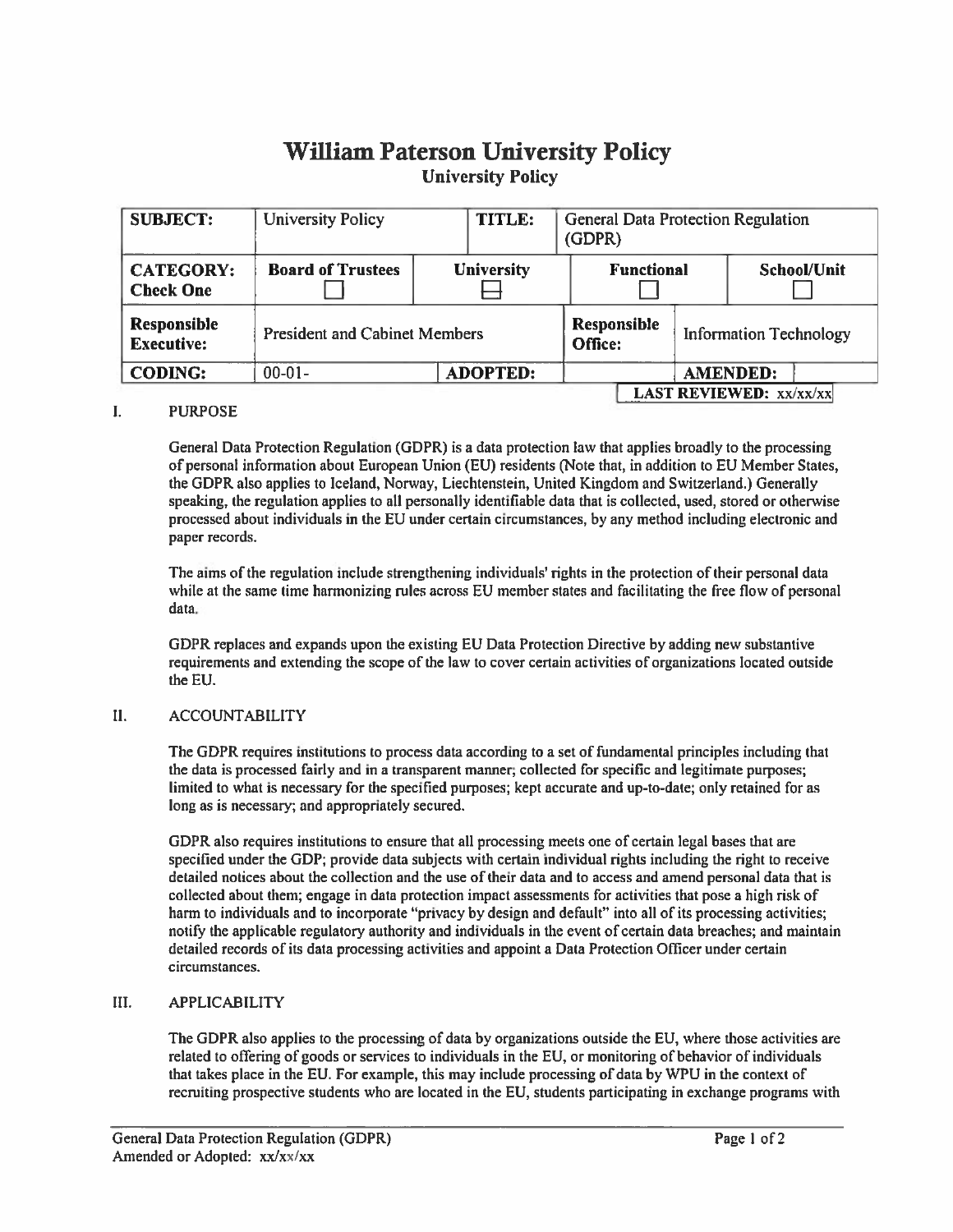**an EU institution, students attending summer programs within the EU, students from the EU attending WPU summer programs, or offering services to alumni who are located in the EU.** 

**JV. DEFINITION(S)** 

**GDPR or GDP -General Data Protection Regulation** 

**V. BACKGROUND (optional)**

**(This section is used sparingly to provide the context for the policy provisions.)**

**VI. REFERENCE(S) (optional)**

**Full text of GDPR: https://eur-lex.europa.eu/legalcontent/ENffXTnuri�riserv:OJ.L\_.2016.119.01.0001.0t .ENG&toc-OJ:L:2016: I l 9:TOC**

## **VII. POLICY**

**A. Requirements and Responsibilities:**

**Any department that collects, uses, or otherwise processes personal infonnation about people while they are in the EU, or a country where GDPR applies, may be impacted by the GDPR. To ensure that all processing meets one of certain legal bases that are specified under the GDPR please consult WPU's GDPR Data Protection Officer to discuss how GDPR may affect your operations.**

**B. Enforcement:**

**Individuals for whom the GDPR applies may have the right to access personal data that WPU processes and to request correction of infonnation if inaccurate, or request deletion or restrict access of certain personal data.**

## **VIII PROCEDURE(S)**

**An individual in the EU, or a country where GDPR applies, while data was collected who wishes to exercise their right to data their individual must complete and submit the GDPR Data Request Fonn to the GDPR Data Protection Officer via e-mail to GDPRDataProtection@wpunj.edu.** 

**IX. EXHIBIT(S)**

**GDPR Data Request Fonn**

**By Direction of the President and Cabinet:** 

**Date Nov. 14, 2018** 

Sr. V.P. for Administration & Finance

(Title of Executive or Vice President(s) whose area of responsibility the policy covers.)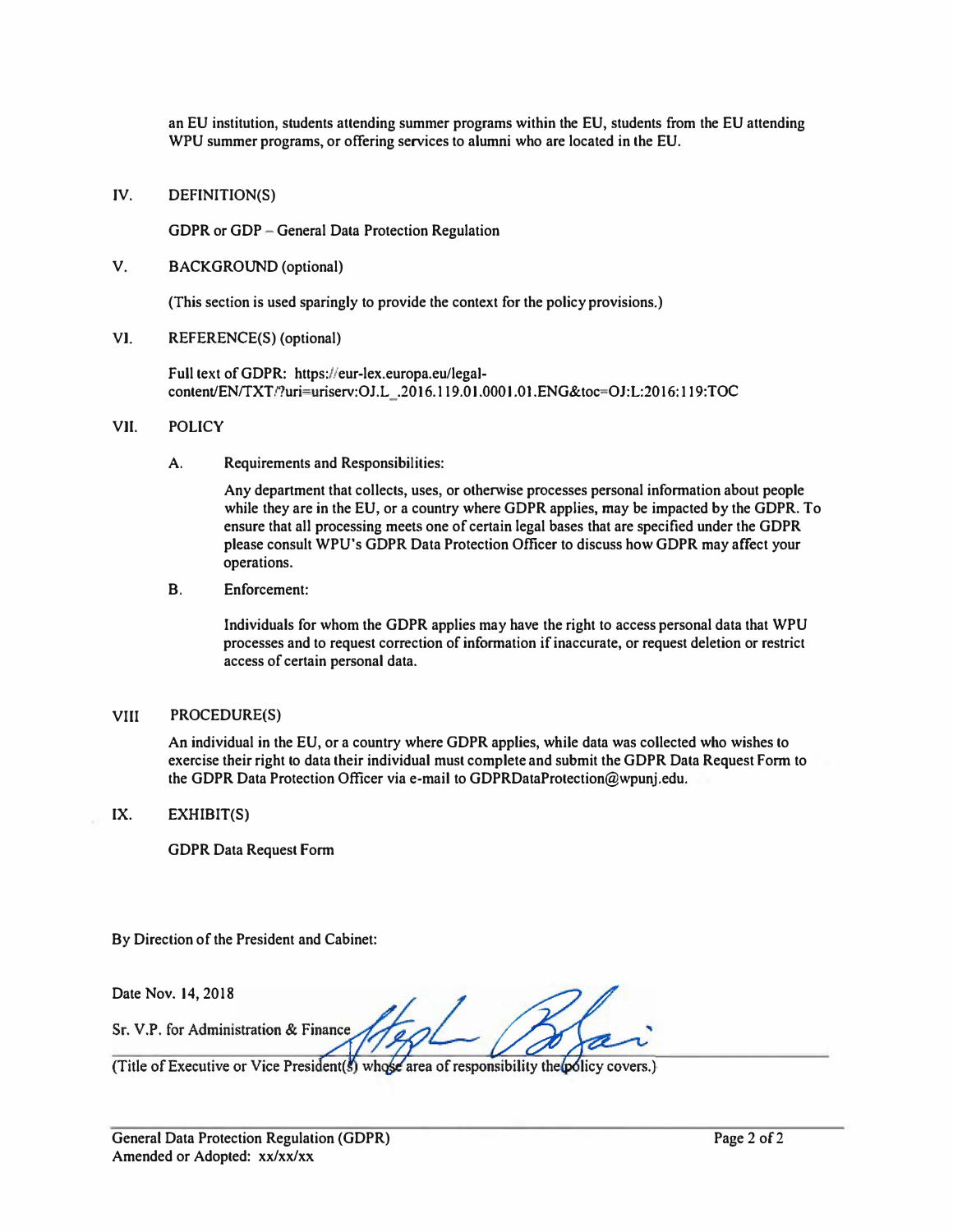# **William Paterson University General Data Protection Regulation (GDPR) Information Access Request Form**

Under the EU's General Data Protection Regulation (GDPR), you may, if GDPR applies to you, have the right to access personal data that we store and process about you, and to request correction of that information if it is inaccurate. If the GDPR applies, you may also have the right to request deletion of certain personal data; ask that we restrict our use of the data; or object to automated decision-making using your data. Access includes, where applicable, the ability to download your personal data in a commonly-used format. Please note we may not be able to grant your request in all circumstances, including when it would adversely affect the rights and freedoms of others.

Please complete the following information and send this form it via email to GDPRDataRequest@wpunj.edu. You will be notified within 30 days of whether your request has been accepted.

Name: Date of birth: Year of graduation (anticipated or actual), if applicable: ID (855) Number, if applicable: **Email address:** 

# PERSONAL DATA AT ISSUE AND THE ACTION YOU WISH US TO TAKE

Please describe the personal data at issue, and what you would like to do (e.g., grant you access to information).

# **SUPPORTING INFORMATION (IF APPLICABLE)**

If you would like to amend, delete, or restrict our use of your personal data, please describe your contention that the personal data is inaccurate and the basis for your request: